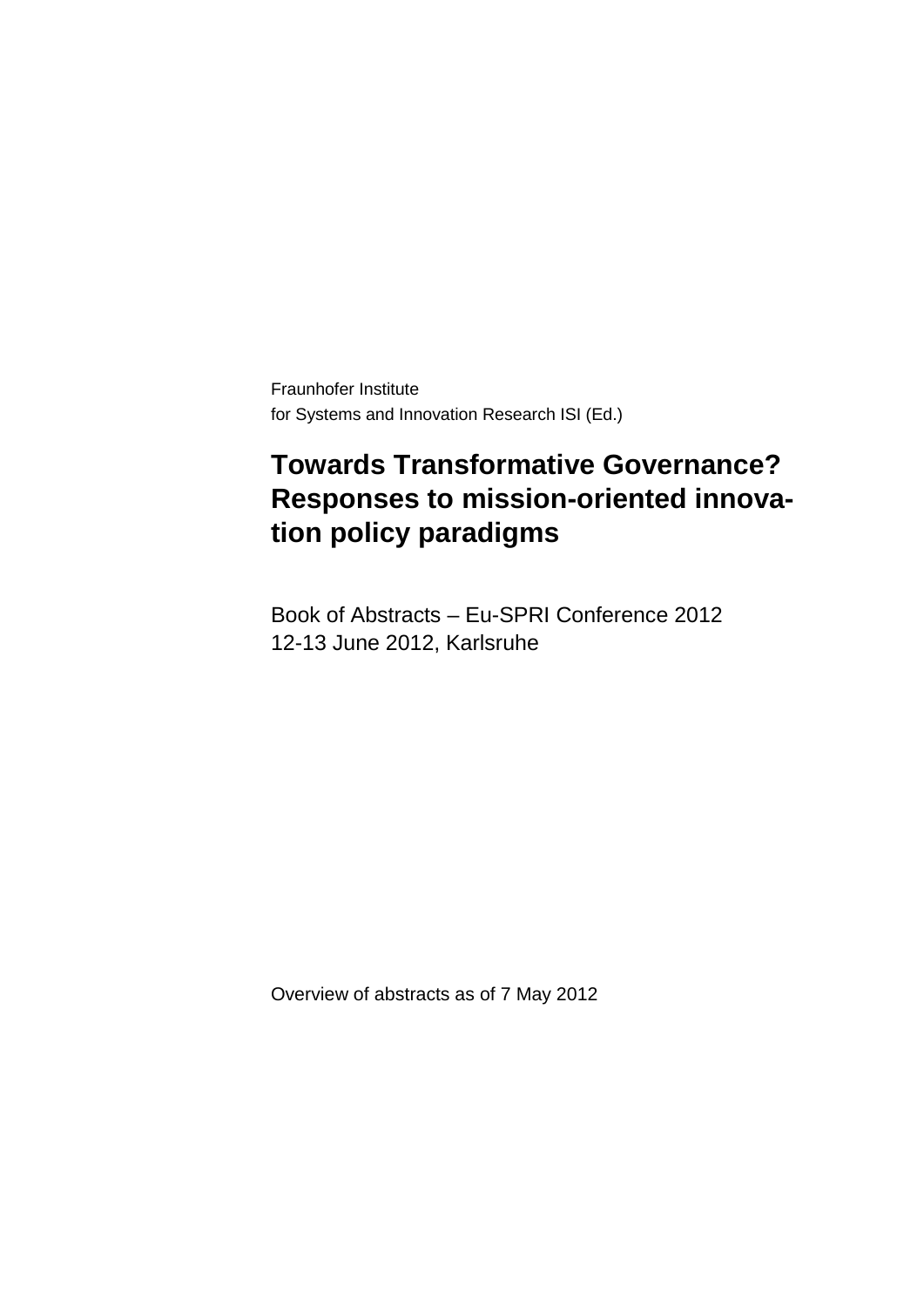## **Managing urgent innovations Exploring restrictive and broad strategic niche management**

## **Ellen H.M. Moors1 , Wouter P.C. Boon2 , Albert J. Meijer3**

*1 Copernicus Institute of Sustainable Development, Utrecht University, the Netherlands* <sup>2</sup> Rathenau Institute, the Netherlands *Rathenau Institute, the Netherlands 3 Utrecht School of Governance, Utrecht University, the Netherlands*

Today, society is facing some extraordinary challenges. Environmental pressures and resource scarcity question the sustainability of our current consumption pattern, and longer life expectancy and chronic diseases are putting a strain on the capability of health systems to meet the needs of the (ageing) population. A broader, missionoriented innovation policy is increasingly seen as being critical for effectively meeting these grand challenges.

Innovation, however, always has a dual character in the sense that innovation might simultaneously spur positive and negative effects. New technologies hold promises for economic growth, improving health or decreasing environmental problems, but also fears for economic decline, health damages or pollution. The duality of potential benefits and negative consequences is poignant when a wide range of actors need the innovation with such urgency that fast market introduction is required. Urgent innovation is challenging since fast introduction may endanger thorough investigation of potential risks.

This paper delves deeper into the challenge of managing such innovations with a high degree of urgency. As case-in-point we focus on innovative pharmaceutical products intended to meet unmet medical need. For these products EU and US government instated specific regulatory pathways that ensure shortening of the clinical testing and regulatory decision phases, but at the same time require stricter commitments about monitoring the drugs while they are on the market. Examples of disease areas to which these regulations are applicable because of their related unmet medical needs are HIV, cancer, pandemic influenza and orphan diseases (Boon et al., 2011).

The introduction of novel pharmaceutical products is heavily regulated and procedures are to a large extent standardised. Accelerated procedures enable fast introduction by bypassing some of these procedures and, therefore, they call for flexible solutions to monitor the effects of these drugs. Uncertainties about these effects, including beneficial impacts (efficacy) and risks (safety issues), might be higher than with normal drug approvals. Accordingly, this paper deals with the challenge of managing innovations with a high degree of urgency while minimising the safety risks of these innovations.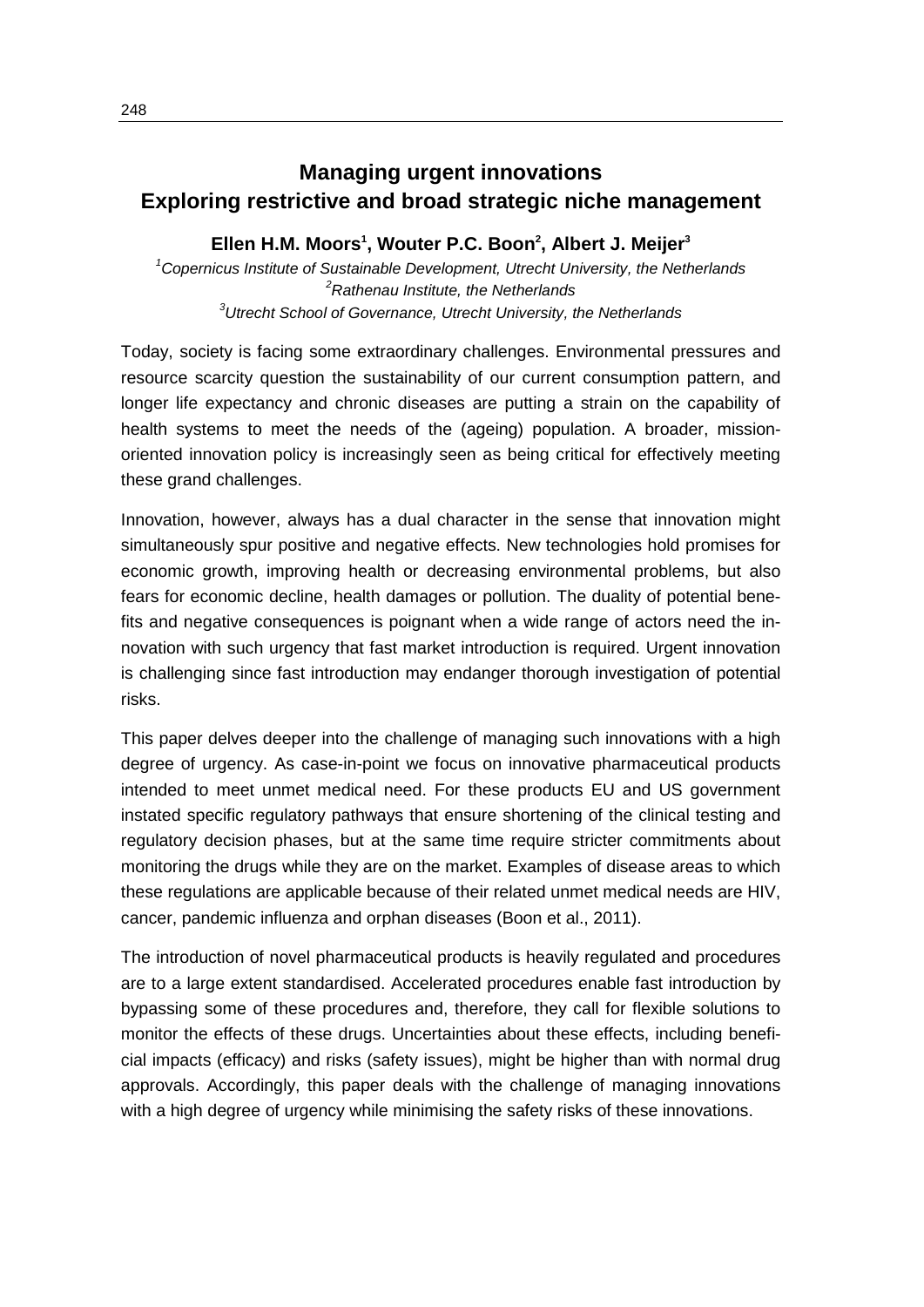It is assumed that besides new scientific and technological developments, more demand-oriented innovation policies, such as flexibilisation of market approval of drugs, combined with a more thorough post-marketing surveillance of drugs for unmet medical needs, are necessary to achieve transformative changes in dealing with urgent innovations.

Strategic regulatory niche management – defined as creating and managing a space that is protected from the harsh regulatory selection environment – is presented as an approach to this more demand-oriented management challenge. The (temporary) space allows for the marketisation of innovations under the condition of strict monitoring of their effects. Restrictive and broad approaches to the strategic management of regulatory niches are discerned and theoretical advantages and disadvantages of these two approaches are formulated. The advantages and disadvantages of these two approaches to strategic management of regulatory niches are further explored in two case studies: 1) the development of treatments for HIV and 2) the development of a vaccination against the pandemic influenza. Based on strategic niche management, we propose a conceptualisation of the dynamics of creation and maintenance of 'regulatory niches'. The first step in this process is the creation of a shared agenda about the necessity of niche protection through special regulation. This leads to the formation of a regulatory niche in which the innovation can be implemented and monitored. The niche and its demarcating boundaries are then fleshed out by network building and learning. These dynamics inside the niche, but also concerning the actors outside the niche, define and redefine the niche boundaries.

We found that in the HIV case, there was plenty of room for bottom-up, informal user initiatives, and only after a few years some post-marketing studies and monitoring organisations were formalised. A relatively open community network existed, in which users played a major part. The excluded actors were mostly powerless or included strategically along the way. Accordingly, the HIV case answered to a *broad strategic niche management* approach.

In contrast, in the influenza case there was a high degree of top-down steering. A formal, close-knitted network of regular users was in place that was adjusted to the pandemic and augmented by new initiatives set-up by the Netherlands Pharmacovigilance Center. Informal interactions and rules were placed in a more formal context. 'Critical' groups of non-users remained outside this regulatory niche network. The pandemic influenza case answered to a *restrictive strategic niche management* approach.

The two cases focused on post-marketing surveillance in the Netherlands. The politicoeconomic tradition and governance culture in the Netherlands can be characterised as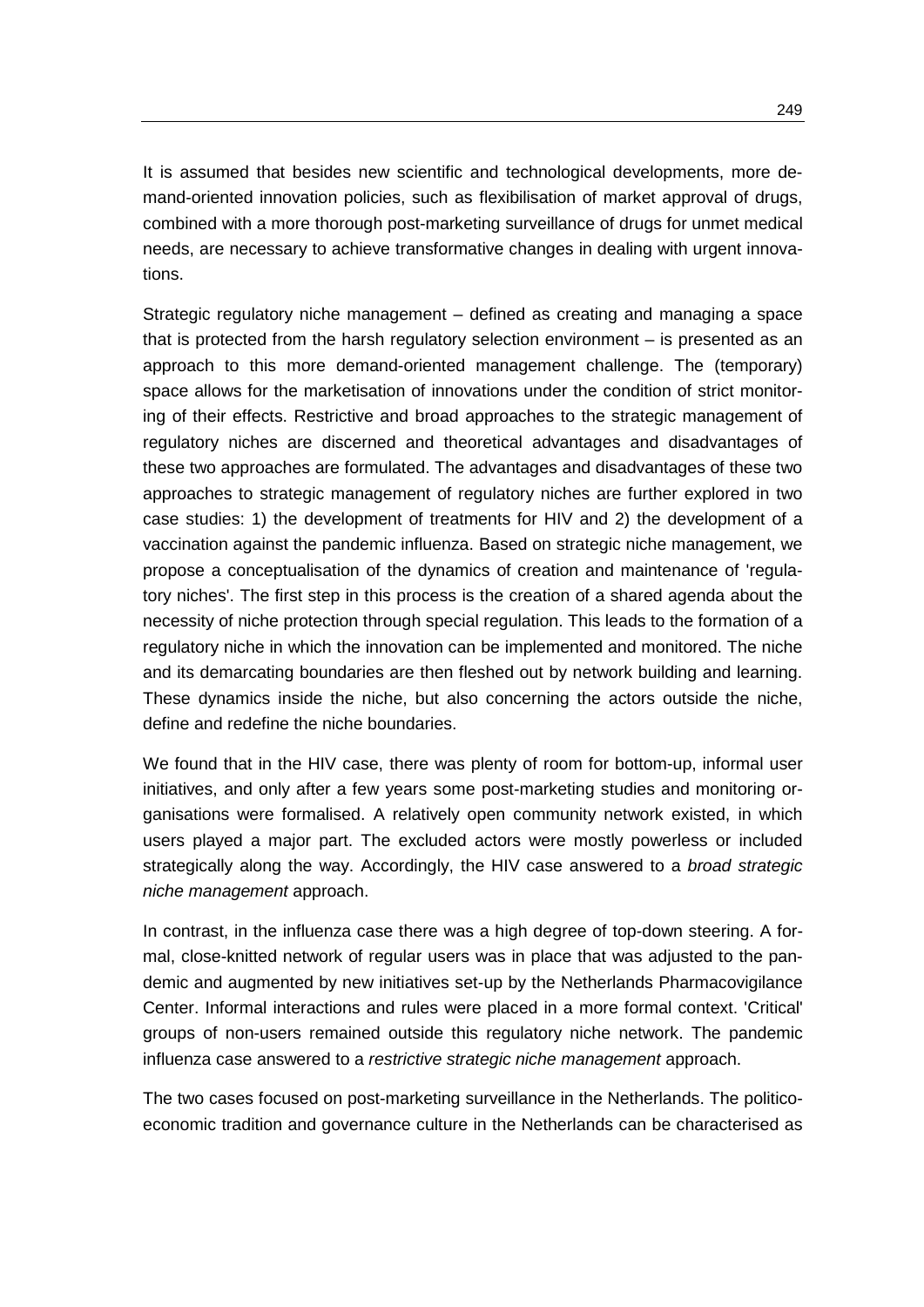democratic, deliberative, and supportive to discourse-based decision-making. This is further expressed in the large variety of intermediary organisations engaging in the political arena in a corporatist/participatory rather than a confrontational/activist way. The two cases show on the one hand a situation that leans more towards corporatism (HIV) as compared to, for example the US in the 1980s. On the other hand a situation leaning towards confrontation (pandemic influenza), which is more or less comparable to other countries.

Furthermore, the cases can be regarded as exceptional, even singular, e.g. because of a high sense of emergency and media attention. However, the context of these cases is not unique. In the pharmaceutical field, the lessons are relevant because the European Medicines Agency Road Map 2015 provide openings for a more flexible approach to drug approval. One consequence can be that several approval and post-marketing practices co-exist inside and protected from the more general drug regulation niche, i.e. the EMA standard drug approval procedure. Furthermore, also scientific and technological developments, such as the advent of personalised medicine and pharmacogenomics, might make the use of drugs more fragmented, leading to a growing number of small disease niches. In this respect it is hypothesised that personalised medicine will increasingly resemble orphan disease fields (Boon and Moors, 2008).

The exploration of the two cases provided support for the theoretical advantages and disadvantages of the proposed two approaches to regulatory niche management, i.e. restrictive and broad strategic niche management. The homogeneous network in the restrictive approach is able to learn faster but offers less second-order learning than the (more) heterogeneous network in the broader approach to regulatory niche management. In line with our expectations, the restrictive approach was more contested.

This paper increases our understanding of the management of urgent innovations in the context of 'regulatory niches'. The focus on these niches provided knowledge about how the specific post-marketing practices in these regulatory niches are maintained, not necessarily through the protection provided by the regulation alone, but also because the protection spurs network and learning. The research highlights the advantages and disadvantages of restrictive and broad approach to strategic management of regulatory niches. The advantage of a restrictive approach is that it enables fast firstorder learning and the disadvantage is that this may come at the risk of a decline in legitimacy. The advantage of a broad approach is that it enables more reflection and second-order learning which result in more legitimacy. At the same time, this may result in less ability to move fast and, interestingly, a heterogeneous niche may become too comfortable to break down. We conclude that strategic management of regulatory niches requires a balancing act between fast but superficial learning processes and